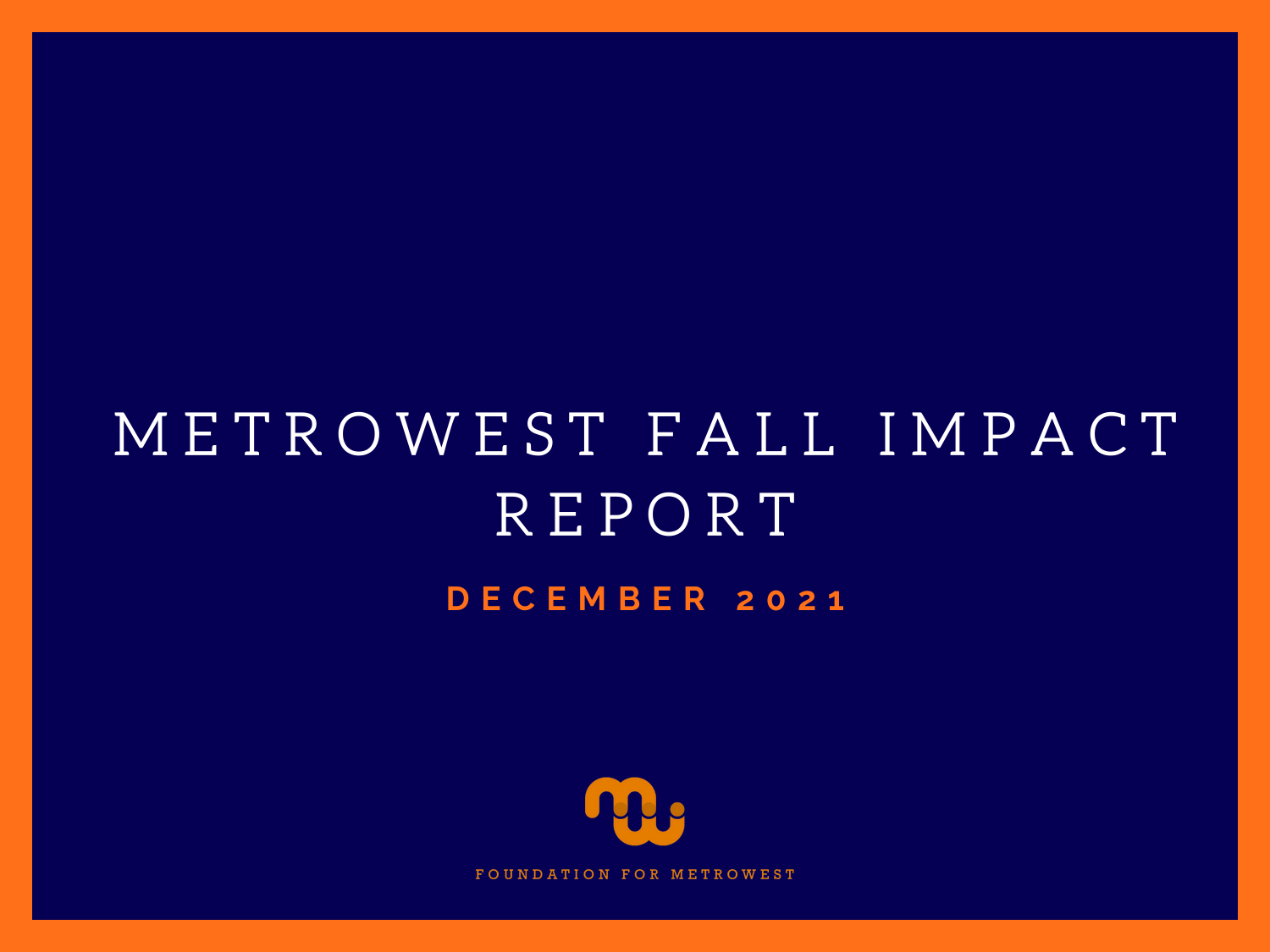# **2021 IMPACT**

This year, we were thrilled to return to our traditional grant making programs in the areas of **Family Support, Arts & Culture, and the Environment.**

Our Family Support and Arts & Culture grant programs provided general operating grants of up to \$25,000 with a focus on recovery, rebuilding and resilience.

We also offered our first-ever multi-year grant program for the Environment focus area, providing up to \$20,000 per year for three years, totaling up to \$60,000.

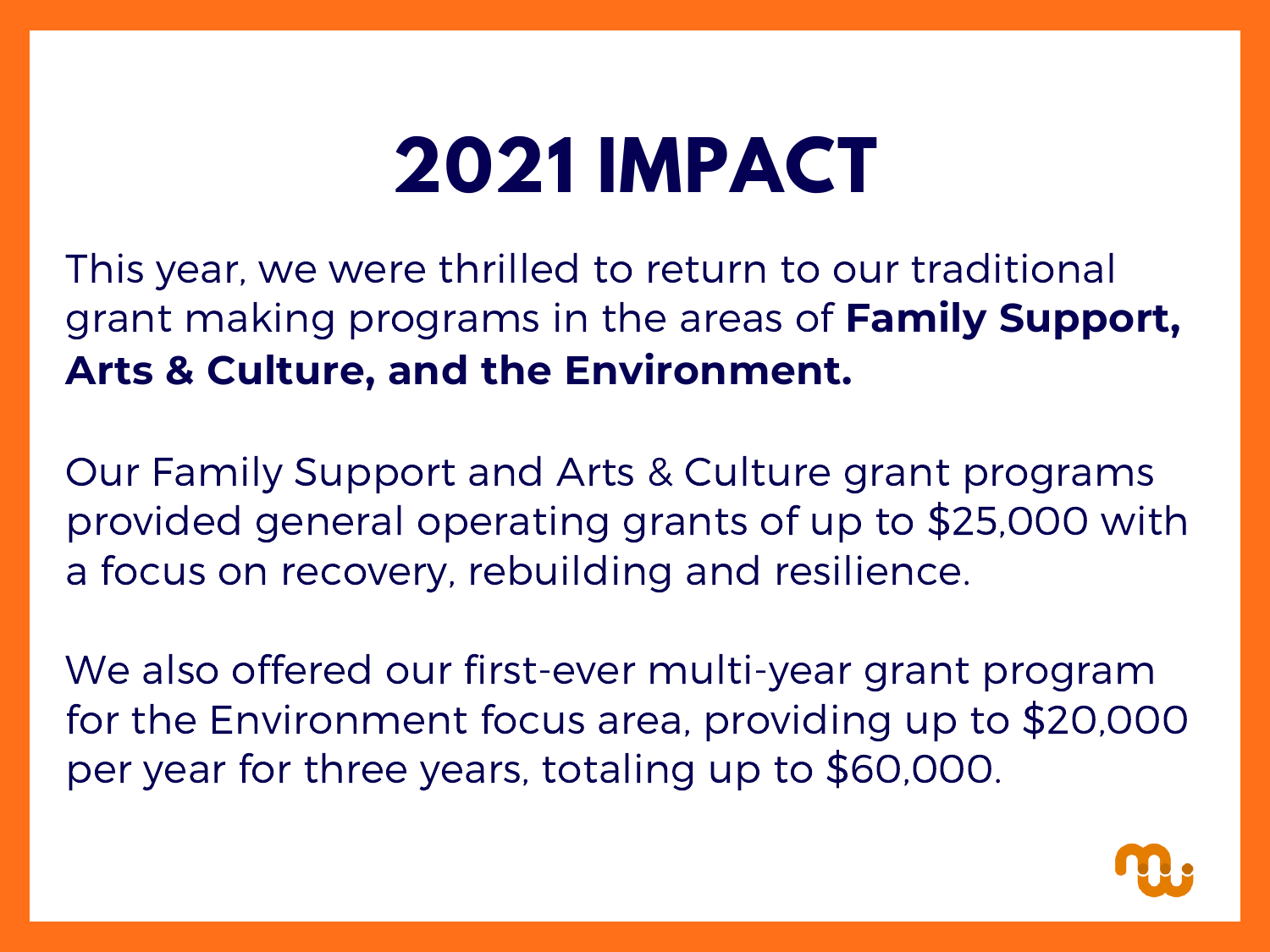### **FAMILY SUPPORT HIGHLIGHTS \$500,000 AWARDED**

- **66 applications** the amount of applications we received in this focus area, requesting a total of \$1,363,350 in funding (211% increase from 2019).
- **37%** The amount of requests for which the Foundation could provide funding.
- **\$863,350** the total unmet need for Family Support. Each year we see a funding gap, and this year was exacerbated by the challenges caused by the pandemic.
- **Mental health and special needs** the most significant need this year, representing 33% of all requests and 28% of grants awarded.

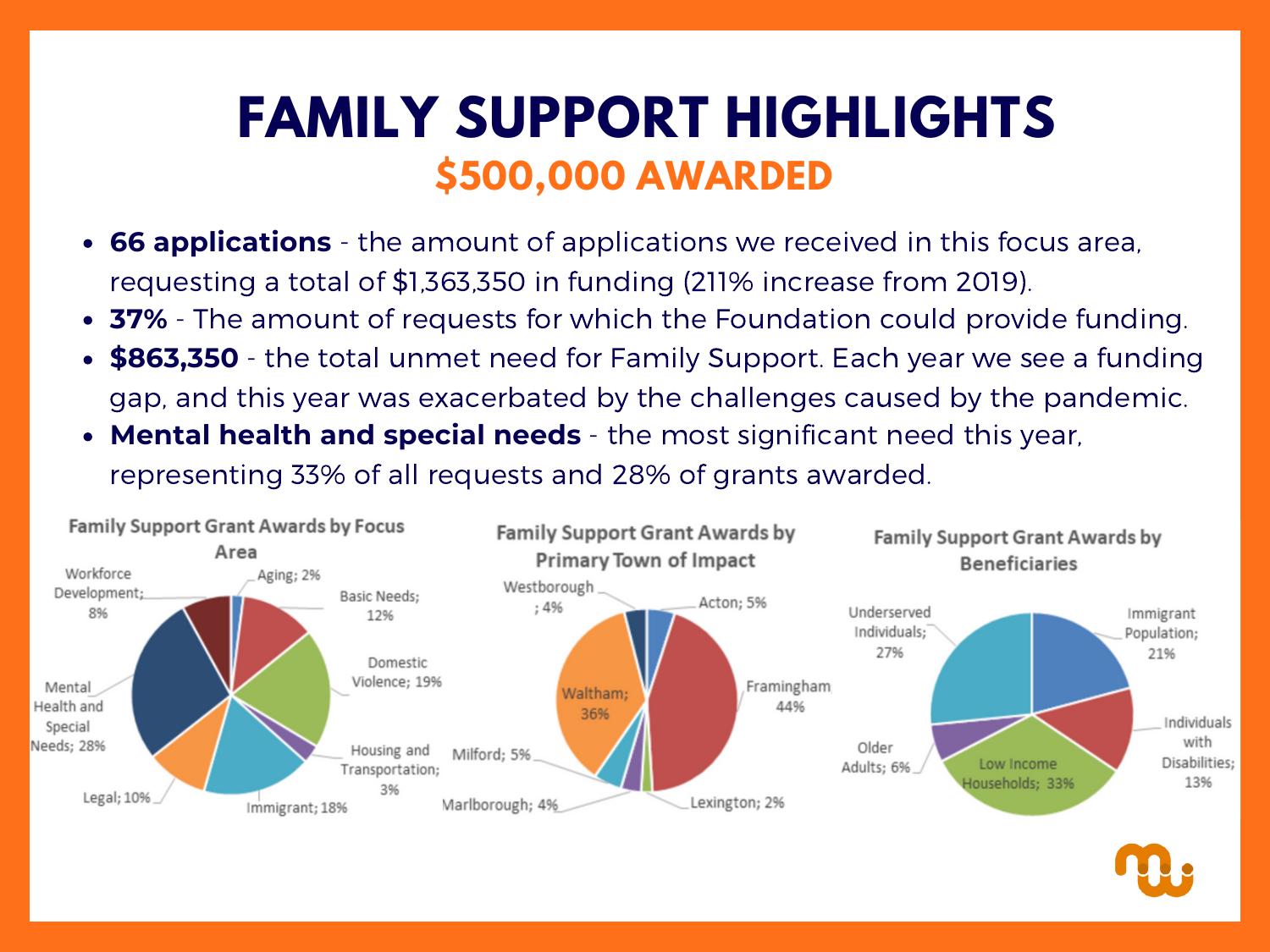#### **ARTS AND CULTURE HIGHLIGHTS \$150,000 AWARDED**

- **29 applications** the amount of applications we received for this focus area.
- **31%** the amount of requests for which the Foundation could provide funding.
- **\$330,793** the total unmet funding need for Arts & Culture.



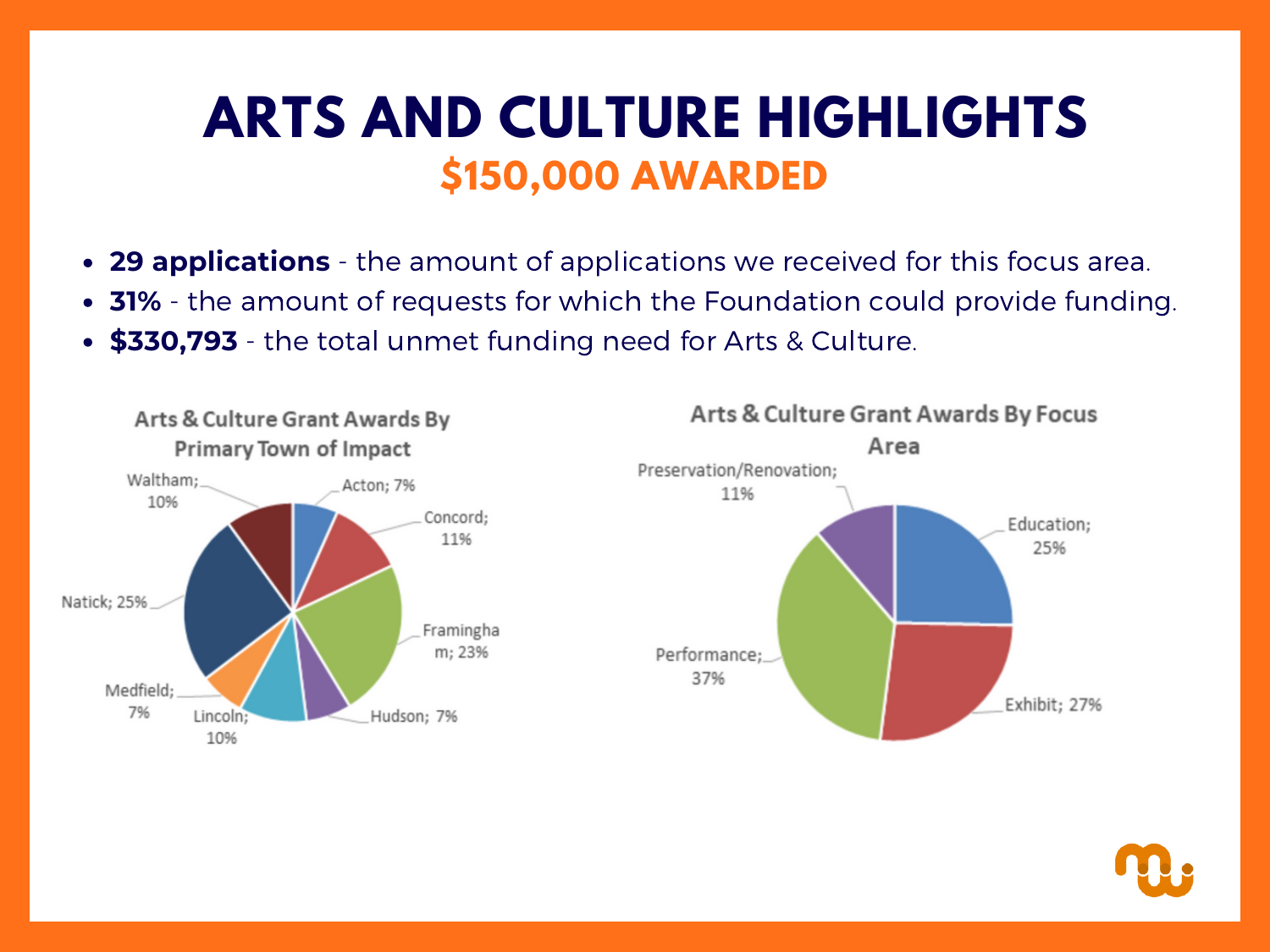## **ENVIRONMENT GRANT HIGHLIGHTS**

- **\$60,000 -** the amount awarded for two \$30,000 grants to be divided over the next three years.
- **4 high quality applications -** from known nonprofit partners addressing important environmental needs in the region. We were able to fund half of this year's requests.
- **Charles River Watershed Association and OARS –** the 3-year grants made will support two of our region's watershed associations to aid them in building and expanding their important and innovative coalitions to drive multi-community and cross-sector collaboration and learning, with the goal of improving water infrastructure and address climate resilience.
- **This multi-year approach to our grantmaking will allow for longer-term planning for the nonprofits.**

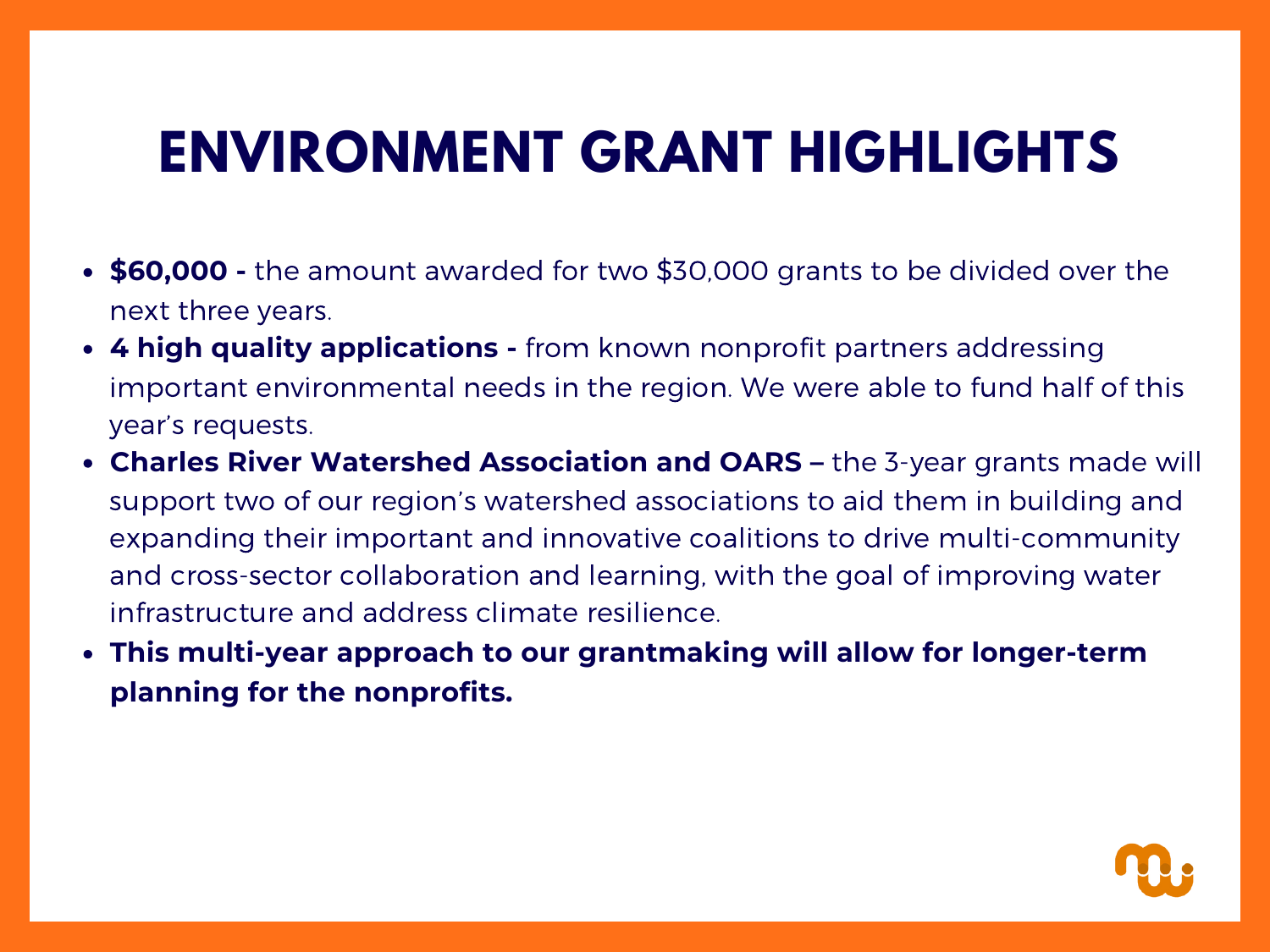## **2021 GRANT RECIPIENTS**

#### **Family Support**

Advocates, Inc. Asperger/Autism Network, Inc. Bethany Hill Place Brazilian American Center, Inc. Center for Women & Enterprise Dignity Matters Inc. Domestic Violence Services Network Employment Options, Inc. Family ACCESS of Newton Family Promise MetroWest Friends of the Waltham Family School, Inc. Jewish Family & Children's Service Jewish Family Service of Metrowest

LVM Literacy Unlimited Massachusetts Alliance of Portuguese Speakers MetroWest Legal Services MetroWest Mediation Services, Inc. Minuteman Senior Services New Hope, Inc. One Family, Inc. Project Citizenship REACH Beyond Domestic Violence, Inc. RIA House, Inc. The Edinburg Center The Key Program, Inc.

#### **Arts & Culture**

Amazing Things Arts Center Cultural Alliance of Medfield deCordova Park and Museum Discovery Museum Framingham History Center Friends of Minute Man National Park Hudson Cultural Alliance Natick Historical Society Rose Art Museum The Center for Arts in Natick The Umbrella Community Arts Center